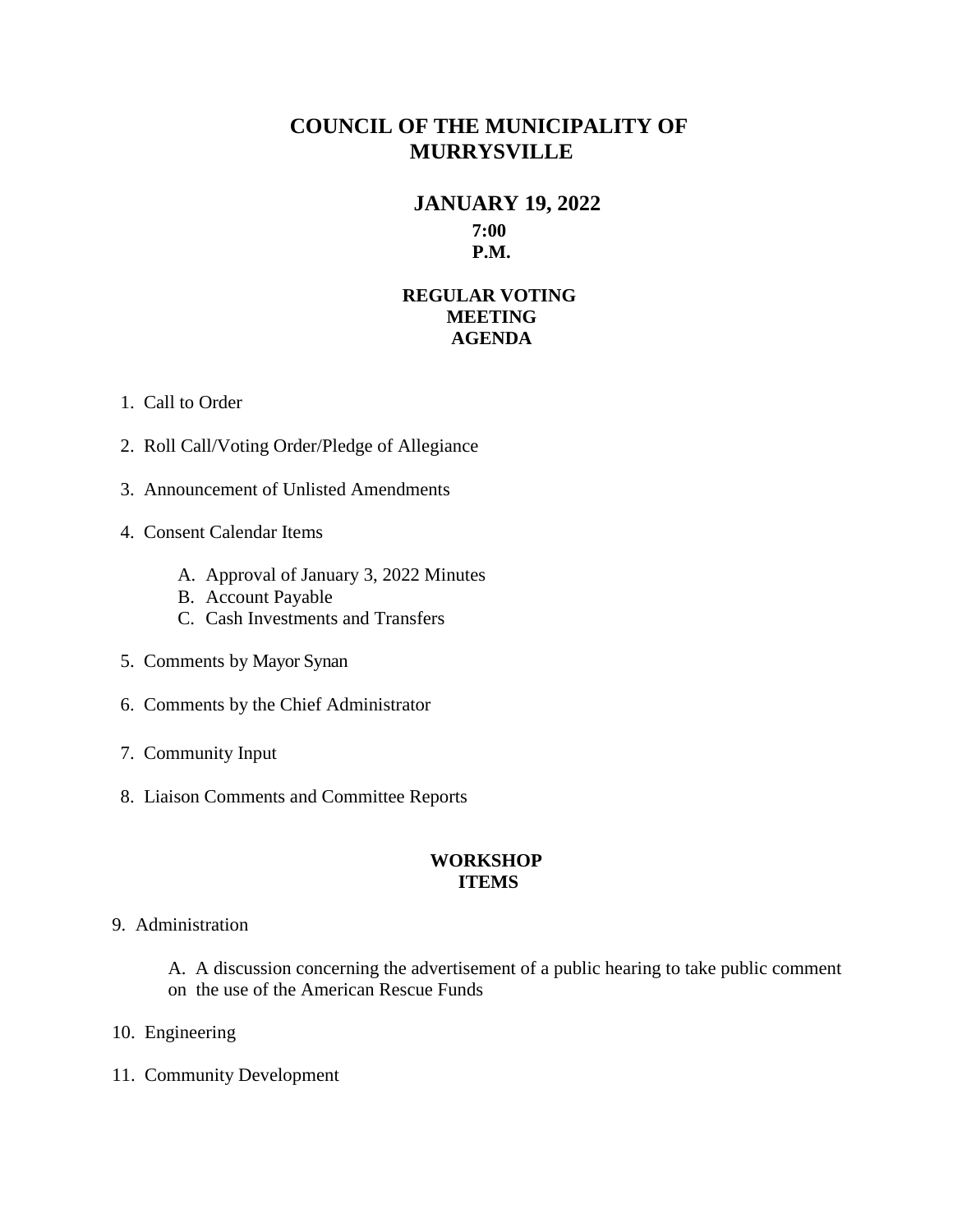- 12. Public Works and Parks
	- A. A presentation of the 2021 Parks Commission Report.
	- B. An update on the neighborhood park survey.

#### **COUNCIL ACTION ITEMS**

#### 13. Public Works and Parks

- A. Consider authorization to advertise for bids for portable restrooms in the parks.
- 14. Community Development
	- A. Consider approval of CU-4-21, a conditional use application for a major timber harvest, 60 +/- acres, tax parcel # 49-04-00-0-044, 5010 Saltsburg Road, R-R zoning.
	- B. Consider approval of the Bell/Jackson subdivision plan, a lot line revision and consolidation of parcels 49-04-00-0-020, 49-04-00-0-021, and 49-04-00-0-022 to convey 0.765 acres to parcel 49-04-00-0-021 and consolidate parcels 49-04-00-0-020 and 49-04-00-0-022, 5024 and 5028 Saltsburg Road, R-R zoning.
	- C. Consider approval of Resolution 744-22, a resolution amending the Municipality's Act 537 Sewer Plan to construct a sewer extension eliminating the Murrysville Heights Pump Station.

### 15. Engineering

A. Bond Release Murrysville Racquet Club

### 16. Administration

A. Consider authorization to advertise Ordinance No. 1056-22, specifying the rate of pension contributions with respect to the Police Uniform Pension plan for the calendar year 2022.

B. Consider acceptance of the resignation of Scott Kelsey from the Recreation Board.

C. Consider acceptance of the resignation of Barbara Prosdocino from the Recreation Board.

D. Consider the appointment of applicants to the various Boards and Commissions.